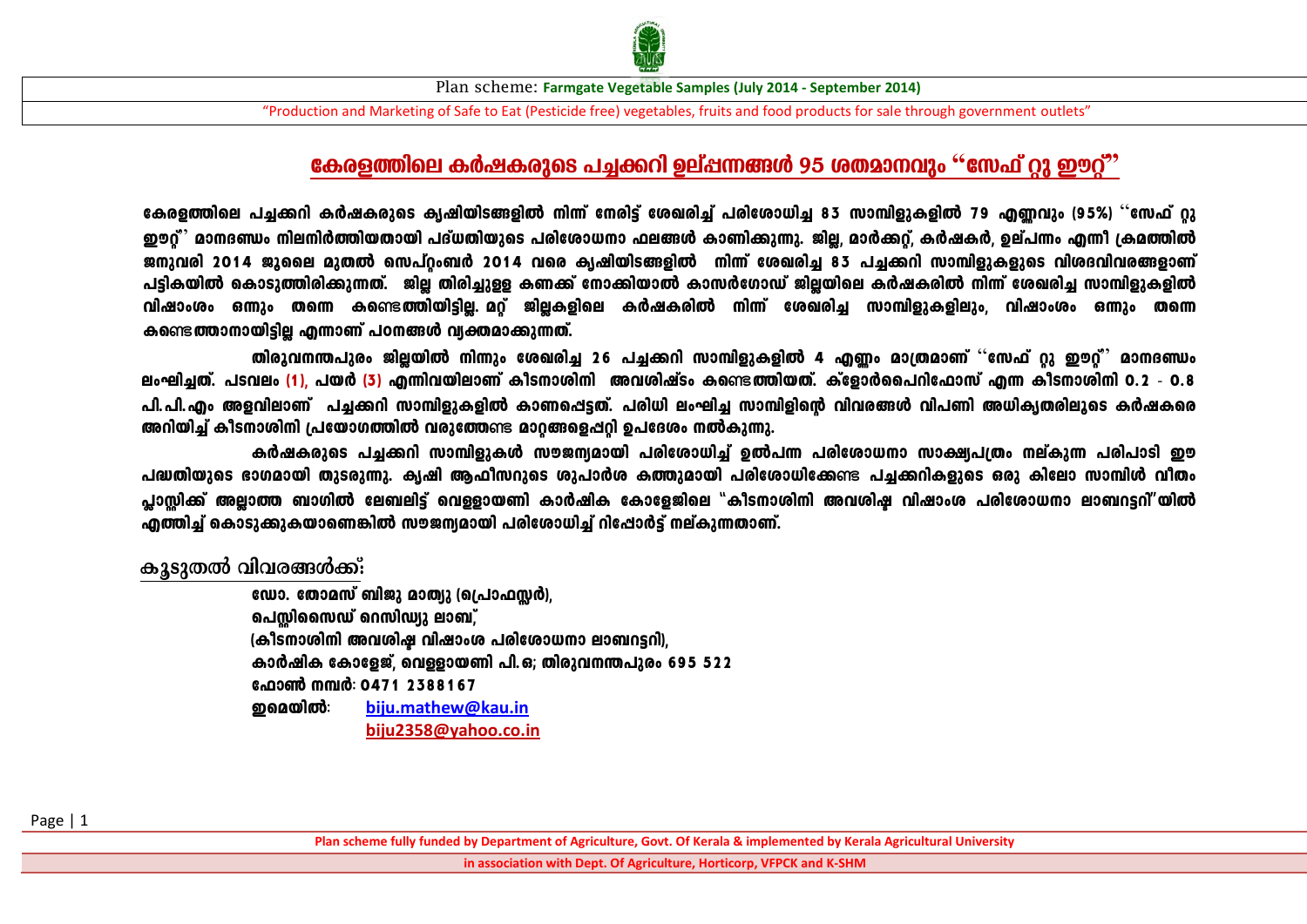

"Production and Marketing of Safe to Eat (Pesticide free) vegetables, fruits and food products for sale through government outlets"

# <u>ജില്ല തിരിച്ചുള്ള കർഷകരുടെ പച്ചക്കറി സാമ്പിൾ പരിശോധനാഫല പട്ടിക (ജുലൈ 2014 മുതൽ സെപ്തംബർ2014 വരെ)</u> 1. തിരുവനന്തപുരം: '`സേഫ് റ്റു ഈറ്റ്് സാമ്പിളിന്റെ വിവരങ്ങൾ

|                             | കർഷകന്റെ പേരും മേൽ വിലാസവും                                 | <b>ഇനം</b>               | പരിശോധിച്ച<br>സാമ്പിളിന്റെ എണ്ണം | ്നേഫ് റ്റു ഈറ്റ്<br>സാമ്പിളിന്റെ എണ്ണം | "സേഫ് റ്റു ഈറ്റ്"<br><b>ശതമാനം</b> | അപകട സാധയതയുള്ള<br>സാമ്പിളിന്റെ എണ്ണം | അപകട ശതമാനം | മൊത്തം |  |  |
|-----------------------------|-------------------------------------------------------------|--------------------------|----------------------------------|----------------------------------------|------------------------------------|---------------------------------------|-------------|--------|--|--|
| $\vert$ 1.                  | Asokan                                                      | <b>Bhindi</b>            | $\mathbf{1}$                     | $\mathbf{1}$                           | 100%                               | $\mathbf{0}$                          | 0%          | 1/1    |  |  |
| $\boxed{2}$                 | Chandrashekaran Nair, Pullampara                            | Melon(Oriental pickling) | $\mathbf{1}$                     | $\mathbf{1}$                           | 100%                               | $\Omega$                              | 0%          | 1/1    |  |  |
| $\overline{\phantom{a}}$ 3. | K.S.Mohanan                                                 | Amaranthus(red)          | $\mathbf{1}$                     | $\mathbf{1}$                           | 100%                               | $\mathbf{0}$                          | 0%          | 1/1    |  |  |
| $\overline{4}$ .            | Nanukuttan                                                  | Amaranthus(red)          | $\mathbf{1}$                     | $\mathbf{1}$                           | 100%                               | $\mathbf{0}$                          | 0%          | 1/1    |  |  |
| $\overline{5}$              | Nazar                                                       | Amaranthus(green)        | $\mathbf{1}$                     | $\mathbf{1}$                           | 100%                               | $\mathbf{0}$                          | 0%          | 1/1    |  |  |
| $\overline{6}$ .            | Radhakrishnan, Sheelu Bhavan,<br>Pappanchani, Vellayani P.O | Ivy gourd                | $\mathbf{1}$                     | $\mathbf{1}$                           | 100%                               | $\mathbf{0}$                          | 0%          | 1/1    |  |  |
| $\boxed{7}$                 | Rajan.K, Parangimaavila Veedu,<br>Kalliyoor P.O             | Melon(Oriental pickling) | $\mathbf{1}$                     | $\mathbf{1}$                           | 100%                               | $\mathbf{0}$                          | 0%          | 1/1    |  |  |
| $\overline{\phantom{a}}$ 8. | Rajeendran                                                  | Melon(Oriental pickling) | $\mathbf{1}$                     | $\mathbf{1}$                           | 100%                               | $\mathbf{0}$                          | 0%          | 1/1    |  |  |
| $\sqrt{9}$ .                | Rajendran Nair, Hariharabhavan,<br>Vembhaayam               | Vegetable cowpea         | $\mathbf{1}$                     | $\mathbf{1}$                           | 100%                               | $\mathbf{0}$                          | 0%          | 1/1    |  |  |
| 10.                         | Ratheesh.P, Karikkakathil veedu,                            | Vegetable cowpea         | $\mathbf{1}$                     | $\mathbf{1}$                           | 100%                               | $\mathbf{0}$                          | 0%          | 1/1    |  |  |
|                             | Muthipara, Pullampara                                       | Snake gourd              | $\mathbf{1}$                     | $\mathbf{1}$                           | 100%                               | $\mathbf{0}$                          | 0%          | 1/1    |  |  |
| 11.                         | Raveendran                                                  | <b>Bitter gourd</b>      | $\mathbf{1}$                     | $\mathbf{1}$                           | 100%                               | $\mathbf{0}$                          | 0%          | 1/1    |  |  |
| 12.                         | Sadhasivan                                                  | Ivy gourd                | $\mathbf{1}$                     | $\mathbf{1}$                           | 100%                               | $\Omega$                              | 0%          | 1/1    |  |  |
| 13.                         | Sheeja                                                      | <b>Bhindi</b>            | $\mathbf{1}$                     | $\mathbf{1}$                           | 100%                               | $\mathbf 0$                           | 0%          | 1/1    |  |  |
| 14.                         | Thankaraj, Vishnu Bhavan,                                   | Vegetable cowpea         | $\overline{2}$                   | $\overline{2}$                         | 100%                               | $\mathbf{0}$                          | 0%          | 2/2    |  |  |
|                             | Poovathur, Nedumangad                                       | Snake gourd              | $\overline{2}$                   | $\overline{2}$                         | 100%                               | $\Omega$                              | 0%          | 2/2    |  |  |
|                             |                                                             | <b>Bitter gourd</b>      | $\overline{2}$                   | $\overline{2}$                         | 100%                               | $\mathbf{0}$                          | 0%          | 2/2    |  |  |
| 15.                         | Unnikrishnan, Kuzhiyankattu<br>House, Pullampara, Nellanad  | Melon(Oriental pickling) | $\mathbf{1}$                     | $\mathbf{1}$                           | 100%                               | $\mathbf{0}$                          | 0%          | 1/1    |  |  |
| 16.                         | Uthaman Nair.K, Kadavarathu<br>Veedu, Nellanad P.O          | Vegetable cowpea         | $\mathbf{1}$                     | $\mathbf{1}$                           | 100%                               | $\mathbf{0}$                          | 0%          | 1/1    |  |  |
| <b>Total</b><br>22/22       |                                                             |                          |                                  |                                        |                                    |                                       |             |        |  |  |

Page | 2

**Plan scheme fully funded by Department of Agriculture, Govt. Of Kerala & implemented by Kerala Agricultural University** 

**in association with Dept. Of Agriculture, Horticorp, VFPCK and K-SHM**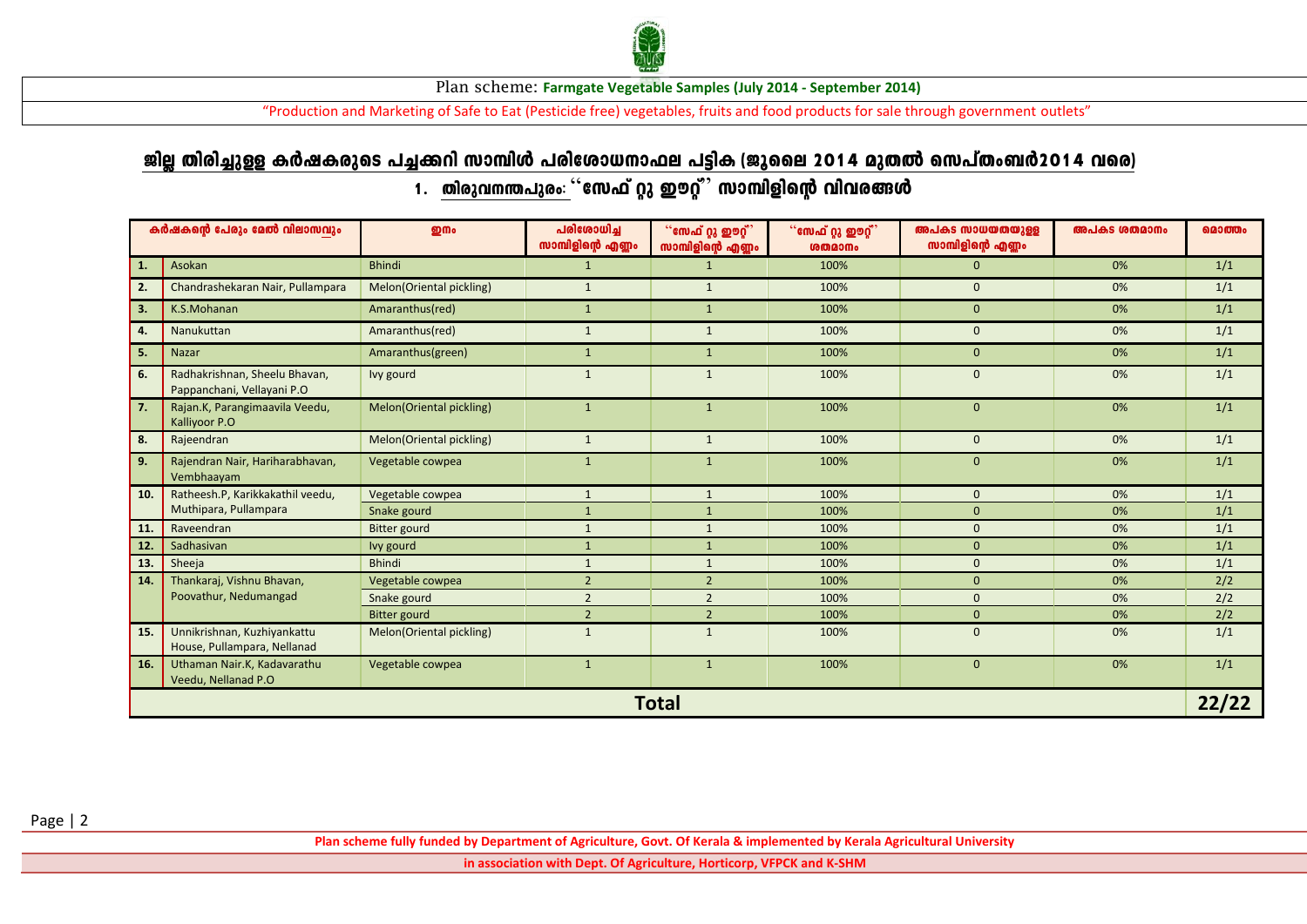

"Production and Marketing of Safe to Eat (Pesticide free) vegetables, fruits and food products for sale through government outlets"

|                                | $1011001 - 01010$                                                     |                  |                                               |                       |                         |                                    |                                              |                                       |                                     |                                     |                                       |                |
|--------------------------------|-----------------------------------------------------------------------|------------------|-----------------------------------------------|-----------------------|-------------------------|------------------------------------|----------------------------------------------|---------------------------------------|-------------------------------------|-------------------------------------|---------------------------------------|----------------|
| കർഷകന്റെ പേരും മേൽ<br>വിലാസവും |                                                                       | றுமை             | പരിശോധിച്ച<br>സാമ്പിളിന്റെ<br><b>ഇൗറ്റ്</b> ് | ്"സേഫ് റ്റു           | ്°േ എഫ് റ്റു<br>ഇൗറ്റ്' | അപകട<br>സാധയതയുള്ള<br>സാമ്പിളിന്റെ | കീടനാശിനിയുടെ<br>പേര്                        | കീടനാശിനിയുടെ<br>അളവ്                 | നിഷ്കർഷിച്ചിരിക്കുന്ന പരിധി         |                                     |                                       | അപകട<br>ശതമാനം |
|                                |                                                                       |                  | എണ്ണം                                         | സാമ്പിളിന്റെ<br>എണ്ണം | <b><u>ശതമാനം</u></b>    | എണ്ണം                              |                                              |                                       | <b>FSSAI</b>                        | <b>Codex</b>                        | EU.                                   |                |
|                                | Mohan.G                                                               | Vegetable cowpea |                                               | $\mathbf{0}$          | 0%                      |                                    | Chlorpyriphos<br>Cypermethrin<br>Fenvalerate | $0.5$ ppm<br>$0.16$ ppm<br>$1.03$ ppm | $0.2$ ppm<br><b>NA</b><br><b>NA</b> | <b>NA</b><br><b>NA</b><br><b>NA</b> | $0.05$ ppm<br>$0.7$ ppm<br>$0.02$ ppm | 100%           |
| 2.                             | Sasikumar                                                             | Vegetable cowpea | $\mathbf{1}$                                  | $\mathbf{0}$          | 0%                      | $\mathbf{1}$                       | Chlorpyriphos<br>Cypermethrin<br>Fenvalerate | $0.37$ ppm<br>$0.09$ ppm<br>$0.6$ ppm | $0.2$ ppm<br><b>NA</b><br><b>NA</b> | <b>NA</b><br><b>NA</b><br><b>NA</b> | $0.05$ ppm<br>$0.7$ ppm<br>$0.02$ ppm | 100%           |
| 3.                             | Soman, Mangavila<br>veedu, Palapoor P.O                               | Vegetable cowpea |                                               | $\mathbf 0$           | 0%                      |                                    | Chlorpyriphos<br>Cypermethrin                | $0.8$ ppm<br>$0.22$ ppm               | $0.2$ ppm<br><b>NA</b>              | <b>NA</b><br><b>NA</b>              | $0.05$ ppm<br>$0.7$ ppm               | 100%           |
| 4.                             | Sathyan.R, Sajith<br>bhavan, Charuvila,<br>Palapoor, Vellayani<br>P.O | Snake gourd      |                                               | $\mathbf{0}$          | 0%                      | $\mathbf{1}$                       | Chlorpyriphos                                | $0.29$ ppm                            | $0.2$ ppm                           | <b>NA</b>                           | $0.05$ ppm                            | 100%           |
|                                | <b>Total</b>                                                          |                  |                                               |                       |                         |                                    |                                              |                                       |                                     | 4/4                                 |                                       |                |

### തിരുവനന്തപുരം: അപകട സാധയതയുള്ള സാമ്പിളിന്റെ വിവരങ്ങൾ

# 2. FdWmIpfw: "tk^v äp Cuäv" km¼nfnsâ hnhc§Ä

| കർഷകന്റെ പേരും മേൽ വിലാസവും |                                                                                                | றி                | പരിശോധിച്ച<br>സാമ്പിളിന്റെ എണ്ണം | ്°േഫ് റ്റു ഈറ്റ്<br>സാമ്പിളിന്റെ എണ്ണം | "സേഫ് റ്റു ഈറ്റ്"<br><b>ശതമാനം</b> | അപകട സാധയതയുള്ള<br>സാമ്പിളിന്റെ എണ്ണം | അപകട ശതമാനം | മൊത്തം |  |  |
|-----------------------------|------------------------------------------------------------------------------------------------|-------------------|----------------------------------|----------------------------------------|------------------------------------|---------------------------------------|-------------|--------|--|--|
| 1.                          | Baby, Ilavathingal, Elavanthinkal,<br>Paarakkadavu P.O. Aluva, Ernakulam Ph. No.<br>9744223783 | Nendran           |                                  |                                        | 100%                               | $\mathbf{0}$                          | 0%          | 1/1    |  |  |
| 2.                          | Ignesius, Thachapalli, neduvathoor, Chovera<br>P.O Ph No. 9446931595                           | Nendran           |                                  |                                        | 100%                               |                                       | 0%          | 1/1    |  |  |
| 3.                          | K.M Lateef, Palakkakattil thurithil P.O.<br>Aluva, Ernakulam Ph.No. 9846442123                 | <b>Nendran</b>    |                                  |                                        | 100%                               | $\Omega$                              | 0%          | 1/1    |  |  |
| 4.                          | Paulose, Kunnuvara Ernakulam Ph.No.<br>9947282660                                              | Elephant foot yam |                                  |                                        | 100%                               |                                       | 0%          | 1/1    |  |  |
|                             |                                                                                                | Tapioca           |                                  |                                        | 100%                               |                                       | 0%          | 1/1    |  |  |
| 5.                          | Rasheed, Kodiyan Parambu, West<br>Velliyattunadu, Karimallor Panchayat Ph.<br>No. 9961894011   | Nendran           |                                  |                                        | 100%                               | $\Omega$                              | 0%          | 1/1    |  |  |
|                             | Total                                                                                          |                   |                                  |                                        |                                    |                                       |             |        |  |  |

Page | 3

**Plan scheme fully funded by Department of Agriculture, Govt. Of Kerala & implemented by Kerala Agricultural University** 

**in association with Dept. Of Agriculture, Horticorp, VFPCK and K-SHM**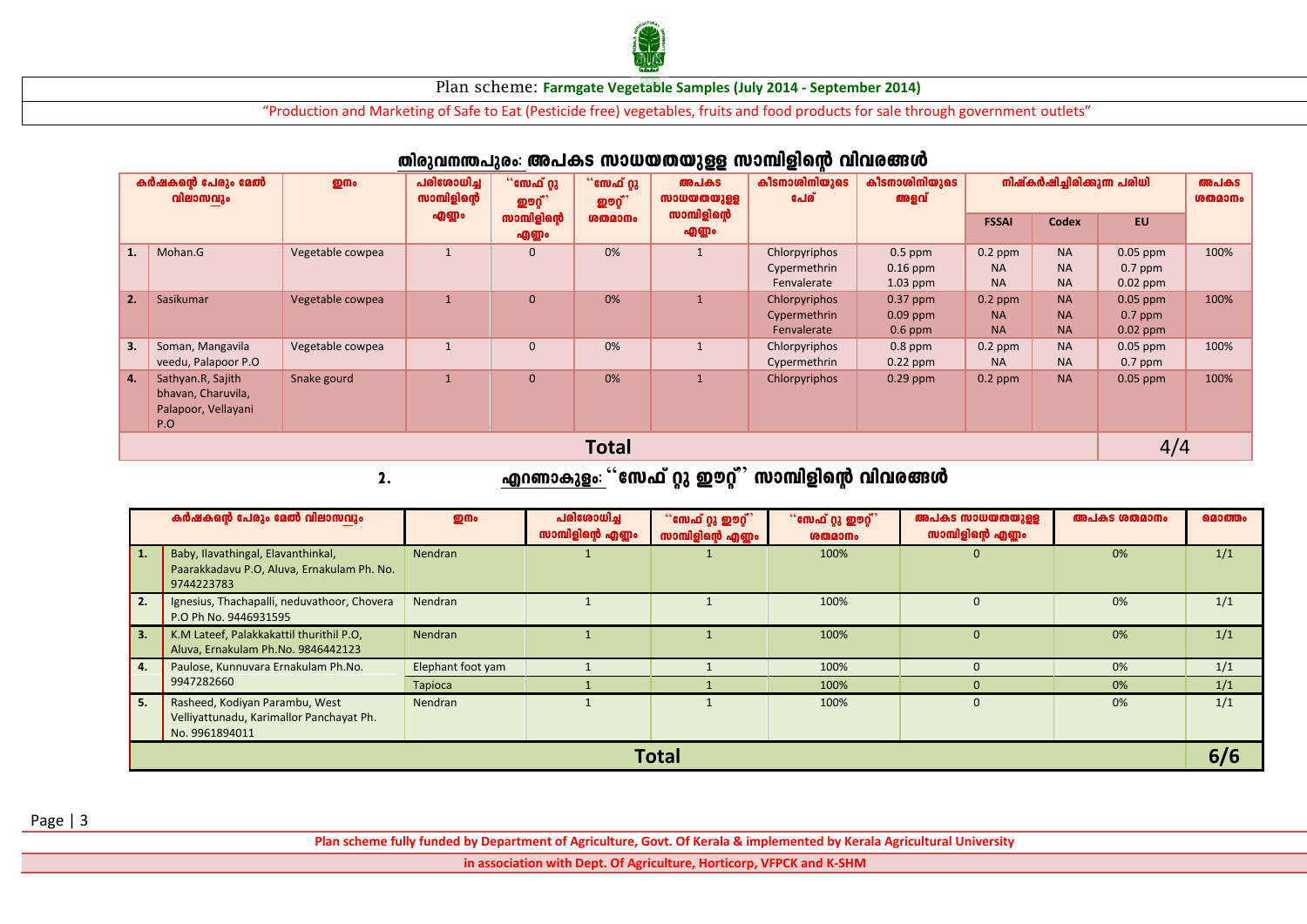

"Production and Marketing of Safe to Eat (Pesticide free) vegetables, fruits and food products for sale through government outlets"

| $\sim$ $-$<br>- |                                                                              |                          |                                  |                                                           |                                                             |                                       |                                     |        |
|-----------------|------------------------------------------------------------------------------|--------------------------|----------------------------------|-----------------------------------------------------------|-------------------------------------------------------------|---------------------------------------|-------------------------------------|--------|
|                 | കർഷകന്റെ പേരും മേൽവിലാസവും                                                   | <b>ഇനം</b>               | പരിശോധിച്ച<br>സാമ്പിളിന്റെ എണ്ണം | $\degree$ സേഫ് റ്റു ഈറ്റ് $\degree$<br>സാമ്പിളിന്റെ എണ്ണം | $\lq\lq$ ്സേഫ് റ്റു ഈറ്റ് $\rqq\rq$<br><b><u>ശതമാനം</u></b> | അപകട സാധയതയുള്ള<br>സാമ്പിളിന്റെ എണ്ണം | അപകട<br><b><u><b>GMQ3Mo</b></u></b> | മൊത്തം |
| 1.              | Karuknakaran Nambiar, Uppadakathu                                            | Ash gourd                | $\mathbf{1}$                     | $\mathbf{1}$                                              | 100%                                                        | $\mathbf{0}$                          | 0%                                  | 3/3    |
|                 | Thekkae nambiyathu, Chanthera,                                               | Pumpkin                  | $\overline{2}$                   | $\overline{2}$                                            | 100%                                                        | $\Omega$                              | 0%                                  |        |
|                 | Padinjarekkara<br>Ph No. 9961539708                                          |                          |                                  |                                                           |                                                             |                                       |                                     |        |
| 2.              | Latha U.P.                                                                   | Amaranthus(red)          | $\mathbf{1}$                     | $\mathbf{1}$                                              | 100%                                                        | $\mathbf{0}$                          | 0%                                  | 10/10  |
|                 | Karthika, Padinjarakkara, Chanthera,                                         | Ash gourd                | $\mathbf{1}$                     | $\overline{1}$                                            | 100%                                                        | $\mathbf{0}$                          | 0%                                  |        |
|                 | Maniyathu P.O                                                                | <b>Bhindi</b>            | $\mathbf{1}$                     | $\mathbf{1}$                                              | 100%                                                        | $\mathbf{0}$                          | 0%                                  |        |
|                 | Ph No. 9495909494                                                            | Brinjal(long)            | $\overline{3}$                   | $\overline{3}$                                            | 100%                                                        | $\mathbf{0}$                          | 0%                                  |        |
|                 |                                                                              | Chilli(big)              | $\mathbf{1}$                     | $\mathbf{1}$                                              | 100%                                                        | $\mathbf{0}$                          | 0%                                  |        |
|                 |                                                                              | Pumpkin                  | $\overline{2}$                   | $\overline{2}$                                            | 100%                                                        | $\overline{0}$                        | 0%                                  |        |
|                 |                                                                              | Melon(Oriental pickling) | $\mathbf{1}$                     | $\overline{1}$                                            | 100%                                                        | $\Omega$                              | 0%                                  |        |
| 3.              | Sheela, Amoghandam, Chantheera West,                                         | Ash gourd                | $\mathbf{1}$                     | $\mathbf{1}$                                              | 100%                                                        | $\mathbf{0}$                          | 0%                                  | 10/10  |
|                 | Maniyathu P.O                                                                | <b>Bhindi</b>            | $\mathbf{1}$                     | $\overline{1}$                                            | 100%                                                        | $\mathbf{0}$                          | 0%                                  |        |
|                 | Ph No. 9605998801                                                            | Brinjal(long)            | $\overline{2}$                   | $\overline{2}$                                            | 100%                                                        | $\Omega$                              | 0%                                  |        |
|                 |                                                                              | Brinjal(round)           | $\mathbf{1}$                     | $\overline{1}$                                            | 100%                                                        | $\mathbf{0}$                          | 0%                                  |        |
|                 |                                                                              | Green chilli             | $\mathbf{1}$                     | $\overline{1}$                                            | 100%                                                        | $\mathbf{0}$                          | 0%                                  |        |
|                 |                                                                              | Melon(Oriental pickling) | $\overline{2}$                   | $\overline{2}$                                            | 100%                                                        | $\mathbf{0}$                          | 0%                                  |        |
|                 |                                                                              | Pumkin                   | $\overline{2}$                   | $\overline{2}$                                            | 100%                                                        | $\mathbf{0}$                          | 0%                                  |        |
| 4.              | Shyamala P.P, Shyama, Chantheera West,<br>Maniyathu P.O<br>Ph No. 9961415696 | Amaranthus(red)          | $\mathbf{1}$                     | $\mathbf{1}$                                              | 100%                                                        | $\mathbf{0}$                          | 0%                                  | 8/8    |
|                 |                                                                              | Ash gourd                | $\overline{2}$                   | $\overline{2}$                                            | 100%                                                        | $\mathbf{0}$                          | 0%                                  |        |
|                 |                                                                              | Brinjal(long)            | $\overline{2}$                   | $\overline{2}$                                            | 100%                                                        | $\mathbf{0}$                          | 0%                                  |        |
|                 |                                                                              | Melon(Oriental pickling) | $\overline{3}$                   | $\overline{3}$                                            | 100%                                                        | $\mathbf{0}$                          | 0%                                  |        |
| 5.              | Susheela, Janardhanam, Padinjarakkara,                                       | Amaranthus(red)          | $\sqrt{2}$                       | $\overline{2}$                                            | 100%                                                        | $\mathbf{0}$                          | 0%                                  | 12/12  |
|                 | chanthera, Maniyathu P.O                                                     | Ash gourd                | $\overline{2}$                   | $\overline{2}$                                            | 100%                                                        | $\mathbf{0}$                          | 0%                                  |        |
|                 | Ph No. 9847187611                                                            | <b>Bhindi</b>            | $\overline{2}$                   | $\overline{2}$                                            | 100%                                                        | $\mathbf{0}$                          | 0%                                  |        |
|                 |                                                                              | Chilli(big)              | $\mathbf{1}$                     | $\mathbf{1}$                                              | 100%                                                        | $\mathbf{0}$                          | 0%                                  |        |
|                 |                                                                              | Green chilli             | $\overline{2}$                   | $\overline{2}$                                            | 100%                                                        | $\mathbf{0}$                          | 0%                                  |        |
|                 |                                                                              | Melon(Oriental pickling) | $\overline{2}$                   | $\overline{2}$                                            | 100%                                                        | $\mathbf{0}$                          | 0%                                  |        |
|                 |                                                                              | Pumpkin                  | $\mathbf{1}$                     | -1                                                        | 100%                                                        | $\mathbf{0}$                          | 0%                                  |        |
| 6.              | Baby radhika, Chantheera West, Maniyathu                                     | Chilli(big)              | $\mathbf{1}$                     | $\overline{1}$                                            | 100%                                                        | $\mathbf{0}$                          | 0%                                  | 3/3    |
|                 | P.O                                                                          | Ivy gourd                |                                  | $\overline{1}$                                            | 100%                                                        | $\mathbf{0}$                          | 0%                                  |        |
|                 |                                                                              | Melon(Oriental pickling) | $\mathbf{1}$                     | $\mathbf{1}$                                              | 100%                                                        | $\Omega$                              | 0%                                  |        |

### 3. കാസർക്കോട്:  $\cdot$ ്സേഫ് റു ഈറ് $\degree$  സാമ്പിളിന്റെ വിവരങ്ങൾ

Page | 4